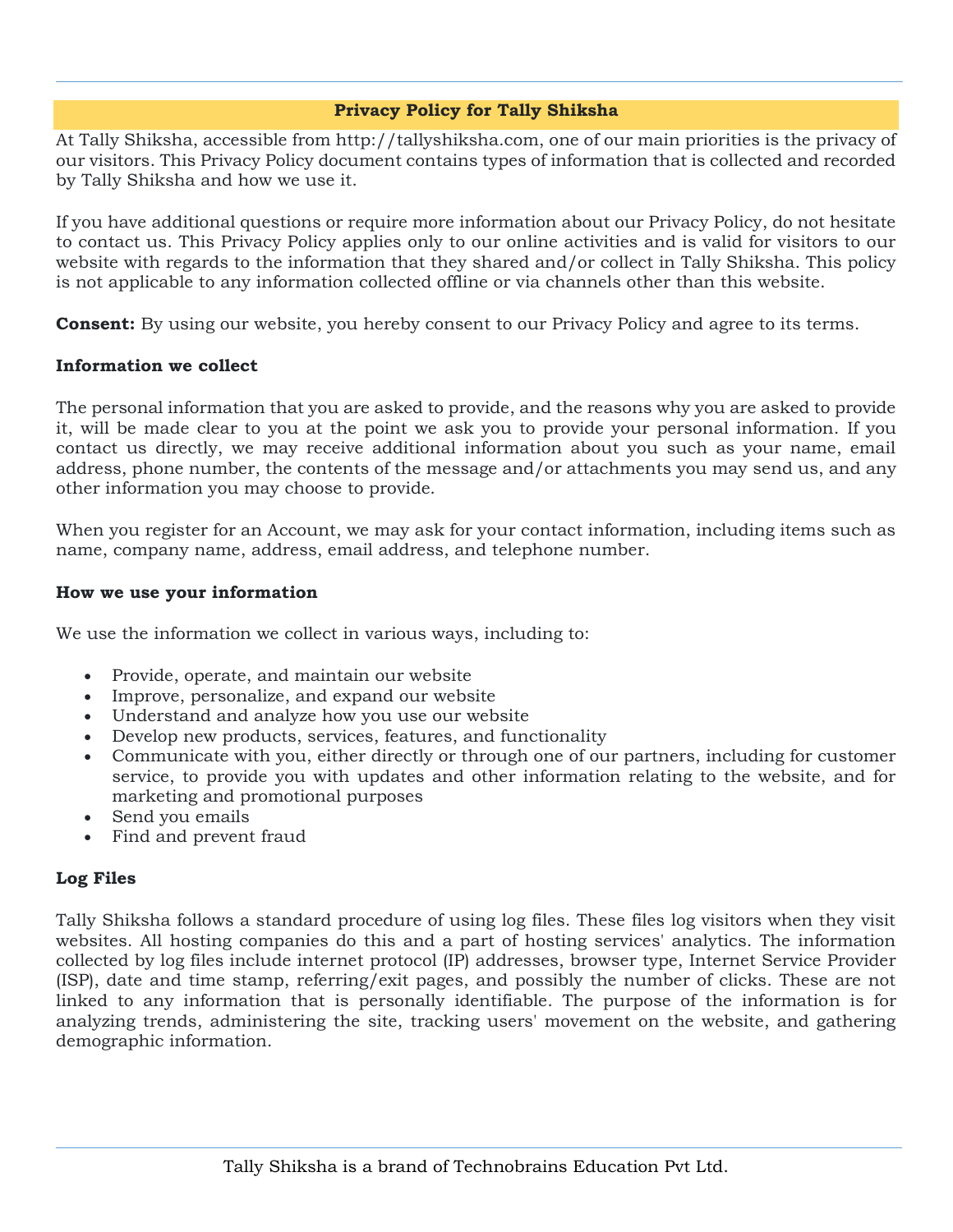## **Advertising Partners Privacy Policies**

You may consult this list to find the Privacy Policy for each of the advertising partners of Tally Shiksha. Third-party ad servers or ad networks uses technologies like cookies, JavaScript, or Web Beacons that are used in their respective advertisements and links that appear on Tally Shiksha, which are sent directly to users' browser. They automatically receive your IP address when this occurs. These technologies are used to measure the effectiveness of their advertising campaigns and/or to personalize the advertising content that you see on websites that you visit.

Note that Tally Shiksha has no access to or control over these cookies that are used by third-party advertisers.

#### **Third Party Privacy Policies**

Tally Shiksha's Privacy Policy does not apply to other advertisers or websites. Thus, we are advising you to consult the respective Privacy Policies of these third-party ad servers for more detailed information. It may include their practices and instructions about how to opt-out of certain options.

You can choose to disable cookies through your individual browser options. To know more detailed information about cookie management with specific web browsers, it can be found at the browsers' respective websites.

CCPA Privacy Rights (Do Not Sell My Personal Information)

Under the CCPA, among other rights, Raipur consumers have the right to:

- $\triangleright$  Request that a business that collects a consumer's personal data disclose the categories and specific pieces of personal data that a business has collected about consumers.
- $\triangleright$  Request that a business delete any personal data about the consumer that a business has collected.
- $\triangleright$  Request that a business that sells a consumer's personal data, not sell the consumer's personal data.
- $\triangleright$  If you make a request, we have one month to respond to you. If you would like to exercise any of these rights, please contact us.

#### **GDPR Data Protection Rights**

We would like to make sure you are fully aware of all of your data protection rights. Every user is entitled to the following:

**The right to access** – You have the right to request copies of your personal data. We may charge you a small fee for this service.

**The right to rectification** – You have the right to request that we correct any information you believe is inaccurate. You also have the right to request that we complete the information you believe is incomplete.